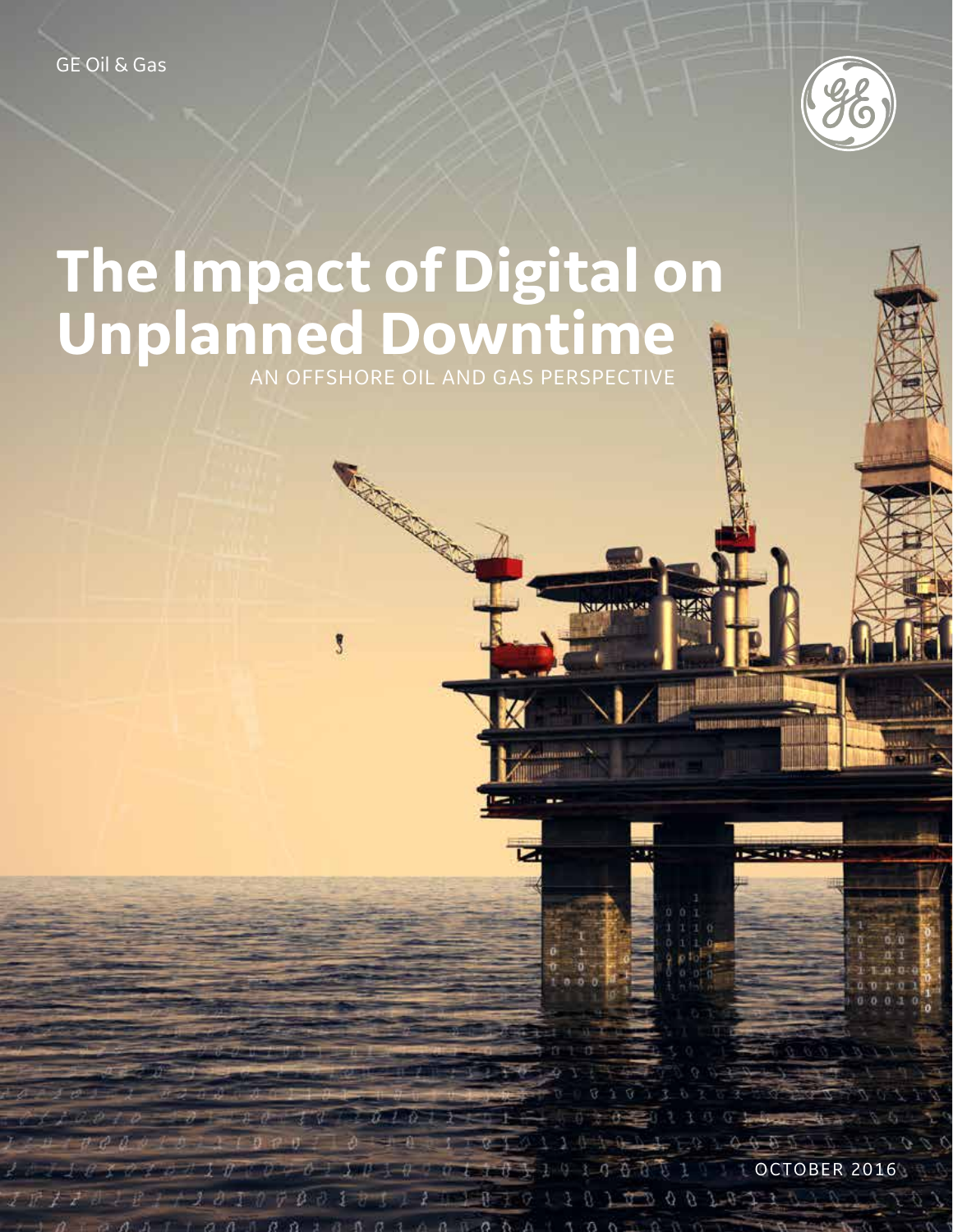

## **EXECUTIVE SUMMARY**

Unplanned downtime continues to plague the oil and gas industry. The offshore sector, in particular, has been saddled with unnecessarily high costs and exposed to unnecessary risks as a result. This was made clear in a study by Kimberlite, an international oil and gas market research and analytics company, in Summer 2016. And the problem is only going to get worse as budget cuts, aging assets, and the loss of industry experience take their toll.

There is a solution. Digitization enables offshore operators to reduce unplanned downtime while simultaneously reducing risks. This paper discusses the Kimberlite data and provides a set of recommendations for moving forward.

## **KEY FINDINGS**

- Offshore oil and gas organizations experience on average \$49 million annually in financial impacts due to unplanned downtime. For the worst performers the negative financial impact can be upwards of \$88 million.
- Fewer than 24% of operators describe their maintenance approach as a predictive one based on data and analytics. Over three-quarters either take a reactive or time-based approach.
- Operators using a predictive, data-based approach experience 36% less unplanned downtime than those with a reactive approach. This can result in, on average, \$17 million dropping to the bottom line annually.

*"DIGITIZATION ENABLES OFFSHORE OPERATORS TO REDUCE UNPLANNED DOWNTIME WHILE SIMULTANEOUSLY REDUCING RISKS."*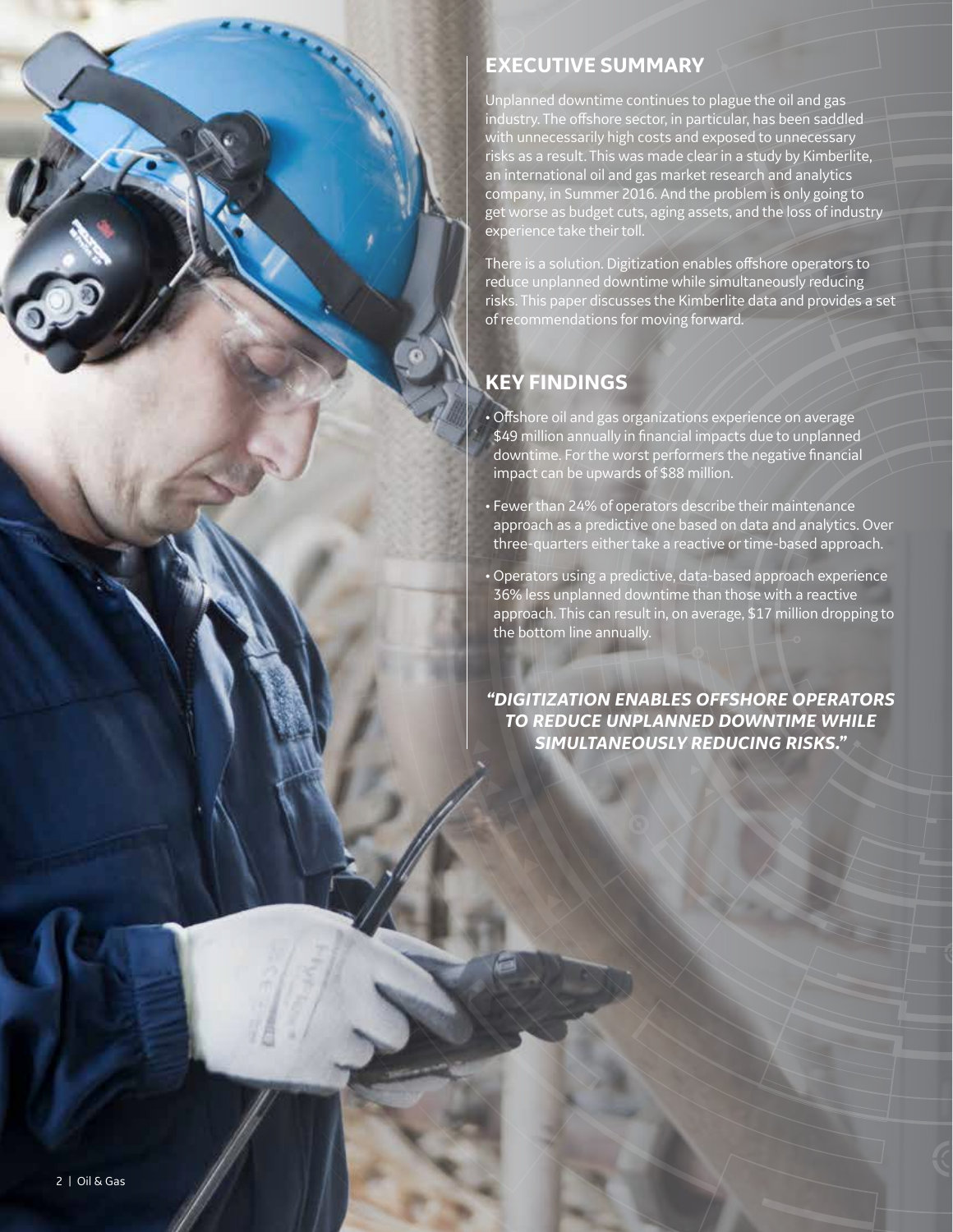## **INTRODUCTION**

Oil and gas companies are definitely feeling the crunch these days:

- Oil prices fell nearly 50% between 2015 and 2014, averaging \$52 per barrel in 2015 compared to \$99 in 2014, according to the Energy Information Administration.
- A 2014 Mercer study reveals that over 50% of oil and gas professionals are set to retire over the next 5 to 10 years. This situation is aggravated by the current industry downturn which is accelerating "the great shift change". These dynamics may also have a negative impact on recruiting.
- Approximately 42% of offshore facilities worldwide in a recent Kimberlite study were over 15 years old and the average age is likely to increase due to limited new investments.

Low oil prices have significantly diminished profit margins, and have made operational efficiency a choke point for many oil and gas organizations. But how do companies find greater operational efficiency with less experienced employees and aging assets?

Challenges such as these actually bring opportunities to transform the way oil and gas does business, and ultimately become increasingly efficient. Digitization isproviding organizations with the ability to address these ever-changing demands.

Over 67% of the oil and gas industry expects moderate-to-great impacts from digital disruptions. In particular, analytics will remain important and the internet of things (IoT) will become much more important in the next 3 to 5 years. However, less than 25% feel adequately prepared for it<sup>1</sup>.

This paper explores how digitization can reduce unplanned downtime in offshore oil and gas. A Kimberlite study interviewed 50 operators globally between June and August 2016 to learn how their maintenance approaches impact unplanned downtime. (Figure 1) The study suggests that adopting a more digital, predictive approach to maintenance will reduce unplanned downtime and offer organizations greater operational efficiency.

<sup>1</sup> Deloitte and MIT Sloan Management Review

### FIGURE 1. **KIMBERLITE STUDY PARTICIPANTS**

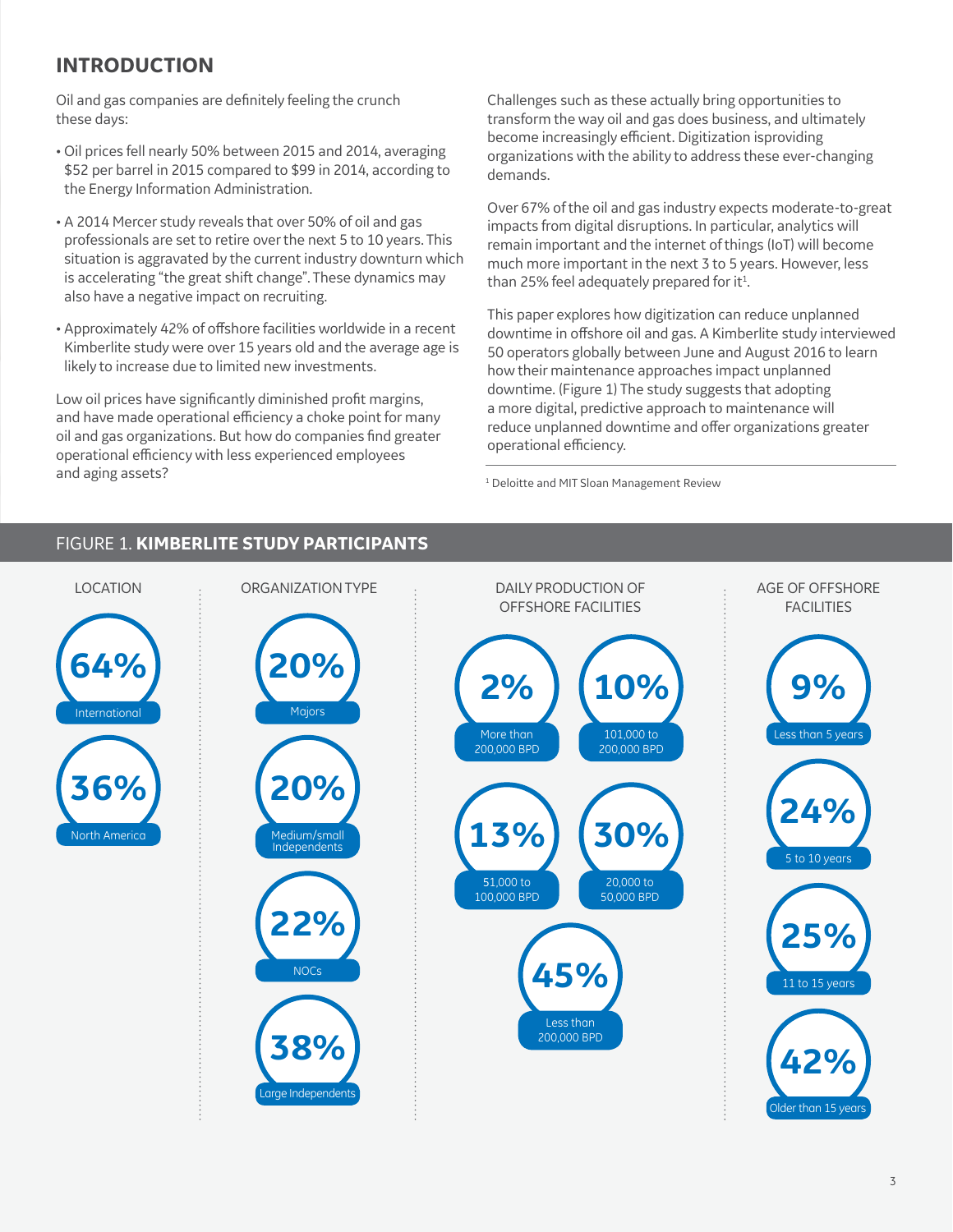### **THE COSTS OF UNPLANNED DOWNTIME**

As Frost and Sullivan recently noted, in a world of low oil prices organizations must move from chasing barrels to chasing efficiency. "Operational Excellence is a requirement for success in today's marketplace, and reducing unplanned downtime plays a critical role in that success," said Leif Eriksen, Industry Solution Executive, GE Digital.

The industry has grappled with quantifying the cost of unplanned downtime, but the Kimberlite study revealed that just 1% of unplanned downtime—or 3.65 downtime days per year—can cost organizations \$5.037 million each year. Averaging just over 27 days of downtime each year, offshore oil and gas organizations experience \$38 million in financial impacts from unplanned downtime. For the worst performers the costs can be upwards of \$88 million.

These hits to the bottom line include repair costs as well as the costs associated with lost and/or deferred production. Direct costs like repair and labor cost certainly impact organizations, but the hidden costs of lost or deferred production often have the most significant impact on organizations. \$20,000 per day with an annual financial impact of \$450,000<sup>3</sup>. .

When looking at repair costs, the typical offshore oil and gas field worldwide most often incurs expenses resulting from unplanned downtime in the areas of repair costs (71%), followed by labor costs (40%) and transportation/logistics (37%). (Figure 2) The median daily financial impact of expenses such as these is approximately \$20,000 per day with an annual financial impact of \$450,000.

#### FIGURE 2. **MAJOR EXPENSES WITH UNPLANNED DOWNTIME**



*"Maintenance approaches do matter, and yet companies still rely on outdated maintenance approaches."*

### **MAINTENANCE IMPACT ON DOWNTIME**

Unplanned downtime is not cheap, but the market's most frequently used approaches to maintenance—which should ideally help reduce unplanned downtime—are not as effective in reducing it as more modern approaches.

Fewer than 24% of operators describe their maintenance approach as a predictive one based on data and analytics. The rest either took a reactive or time-based approach. (Figure 3)

In terms of the unplanned downtime associated with each approach, reactive approaches averaged 8.43% annually, with 7.96% for planned, and 5.42% for data/monitoring approaches.

#### FIGURE 3. **APPROACH TO EQUIPMENT REPAIR AND MAINTENANCE**



<sup>2</sup> With a median 27,200 BPD and oil at \$50.00 per barrel

3 Assumes 22.5 unplanned downtime days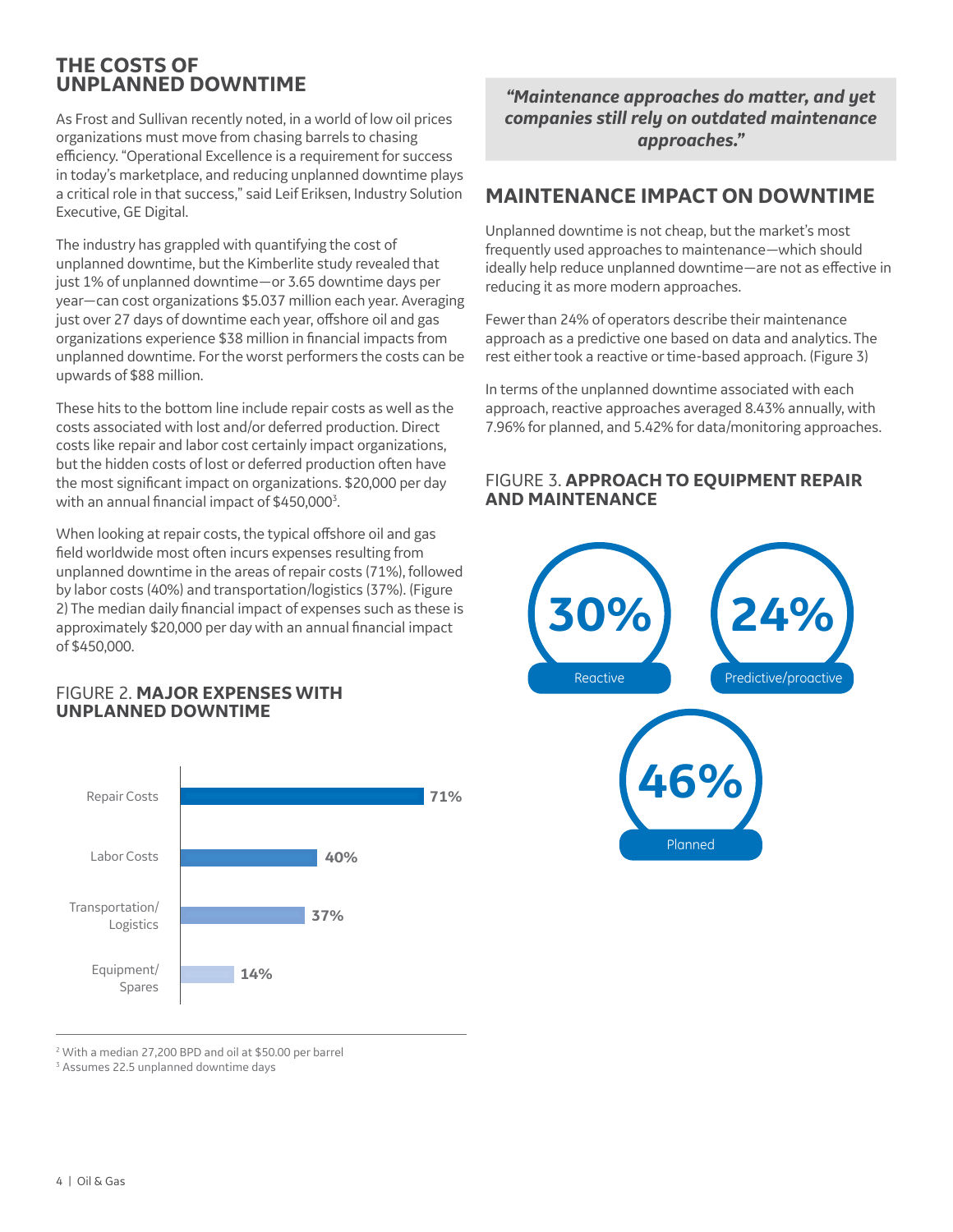## **DIGITALLY CARVING DOWN UNPLANNED DOWNTIME**

There is a connection between maintenance approach and unplanned downtime. The unplanned downtime for respondents using more predictive data- and condition-based monitoring approaches is 36% lower than respondents using a more reactive approach. (Figure 4)

Furthermore, the negative annual financial impact is approximately 60% lower for respondents using data- and condition-based monitoring approaches versus respondents using reactive or planned maintenance approaches.

"Updating maintenance practices to more predictive efforts—driven by digital technologies and data-based optimization—can enable offshore production facilities to reduce their unplanned downtime and drive better operational efficiency," added Eriksen.

Opportunities for embracing data-based and analytics-driven maintenance are numerous, and include approaches such as:

- Efficient and effective collection, management and visualization of data related to equipment condition and performance.
- Utilizing existing industry knowledge and applying advanced analytics to become more predictive.
- Implementing optimization tools to create and maintain a financially-optimized maintenance strategy.

#### FIGURE 4. **COSTS OF UNPLANNED DOWNTIME BY MAINTENANCE APPROACH**

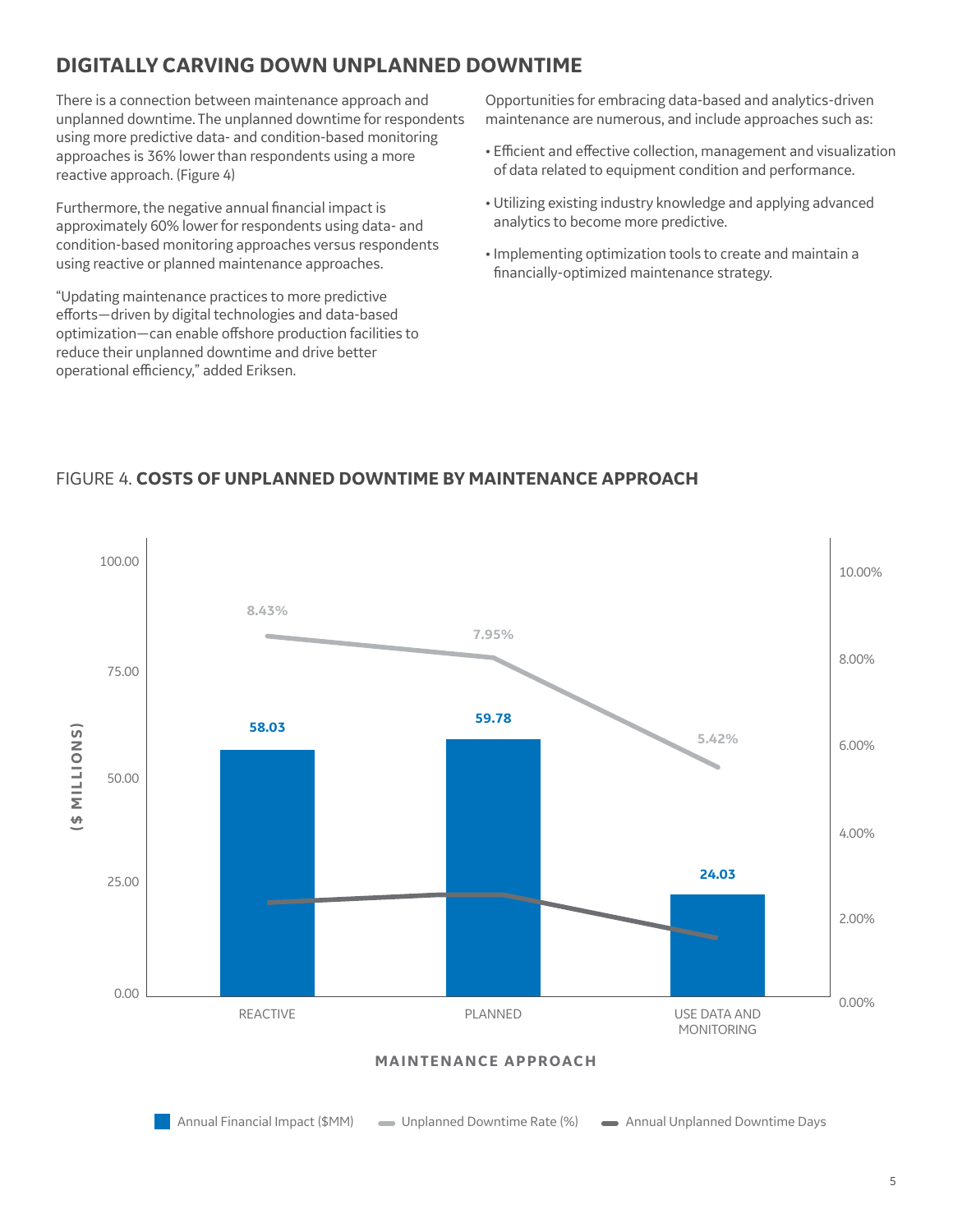### **NEEDS FOR DIGITAL TECHNOLOGY**

As offshore oil and gas production moves toward a more digital and data-enabled environment, it is important to keep in mind the many needs for organizations as they build more predictive and data-driven approaches to asset operations and processes.

Just because your organization obtains more data does not mean that it will know what to do with all of the data. According to a recent study by Accenture, 60% of operators cite dealing with outcomes of data gathered as a major challenge. It is important to understand the reasons for collecting increasing amounts of data and how the data can be applied to improve condition-based monitoring and predictive maintenance, including:

- The ability to identify data-based patterns
- Cognitive learning capabilities
- Opportunities to leverage data in the Cloud for crossorganization/industry comparisons
- The ability to share data with trusted service providers for additional analysis and insights

As the digital worlds of organizations grow, privacy, control and security will continue to be top concerns. Evolving digitization has made sensitive data vulnerable, but it has ultimately triggered a wave of innovation as companies work to stay ahead of threats and be able to isolate and minimize their impact when they occur.

Another common concern when taking on digital initiatives is system integration. Oil and gas organizations are becoming increasingly connected across their organizations in terms of not just applications, but data as well, so there is a need to ensure that new application and technologies for better asset management can fit well into the broader organization.

**60%** OF OPERATORS CITE DEALING WITH OUTCOMES OF DATA GATHERED AS A **MAJOR CHALLENGE.**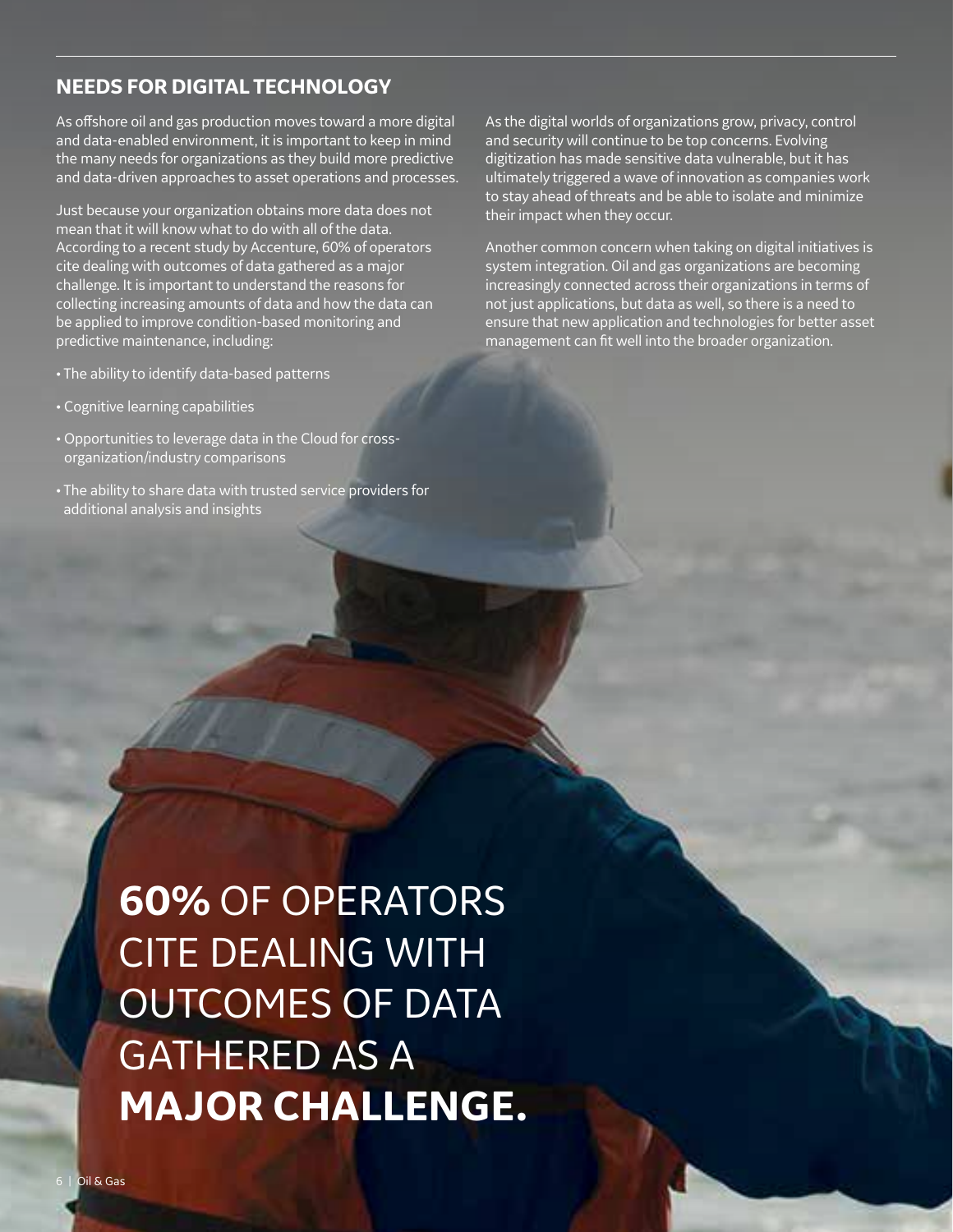## **RECOMMENDATIONS AND NEXT STEPS**

There is a significant opportunity to continuing carving down unplanned downtime through digitization, but as Deloitte noted in a recent report, "Simply 'doing' digital things will not make an organization digital." Organizations need to go beyond just technology changes to truly embrace the benefits of digitization.

#### **RECOMMENDATIONS:**

- Oil and gas executives responsible for offshore operations should work with their technology teams to create a digital strategy to reduce unplanned downtime that will be based on a foundation of data and analytics. Oftentimes there is a lack of comprehensive and specific strategies for digital opportunities with asset repair and maintenance. Strategies should be developed at a high enough level to ensure that digitization does not happen in pockets, and it is able to scale.
- Challenge your OEMs to provide digitally-enabled equipment and machines that will provide the data necessary for reducing downtime, and they can assist with building a more comprehensive digital strategy for your asset management efforts. Ask your OEMs questions about their digital strategies, and truly understand their approaches and plans.
- Evaluate asset performance management (APM) tools and technology to manage machine data and support more timely, data-based decision processes.

• Consider cloud-based solutions and outsourced services. It is important to consider your organization's core competencies and how much digitization aligns with them. Cloud-based and outsourced services can offer additional expertise and scalability to support data-driven approaches as they continue to grow and evolve.

#### **NEXT STEPS:**

1) Baseline your current digital industrial capabilities.

2) Build out a roadmap with milestones.

3) Generate quick wins with APM.

Millions are at stake with unplanned downtime, and now is the time to embrace new digitization opportunities that will improve margins and profitability. GE is helping oil and gas companies see returns from digitization. Contact us to accelerate your path to mitigating risk resulting from unplanned downtime and to driving enhanced operational efficiency.

7

#### **info.geoilandgas.com/APM\_Offshore.html**